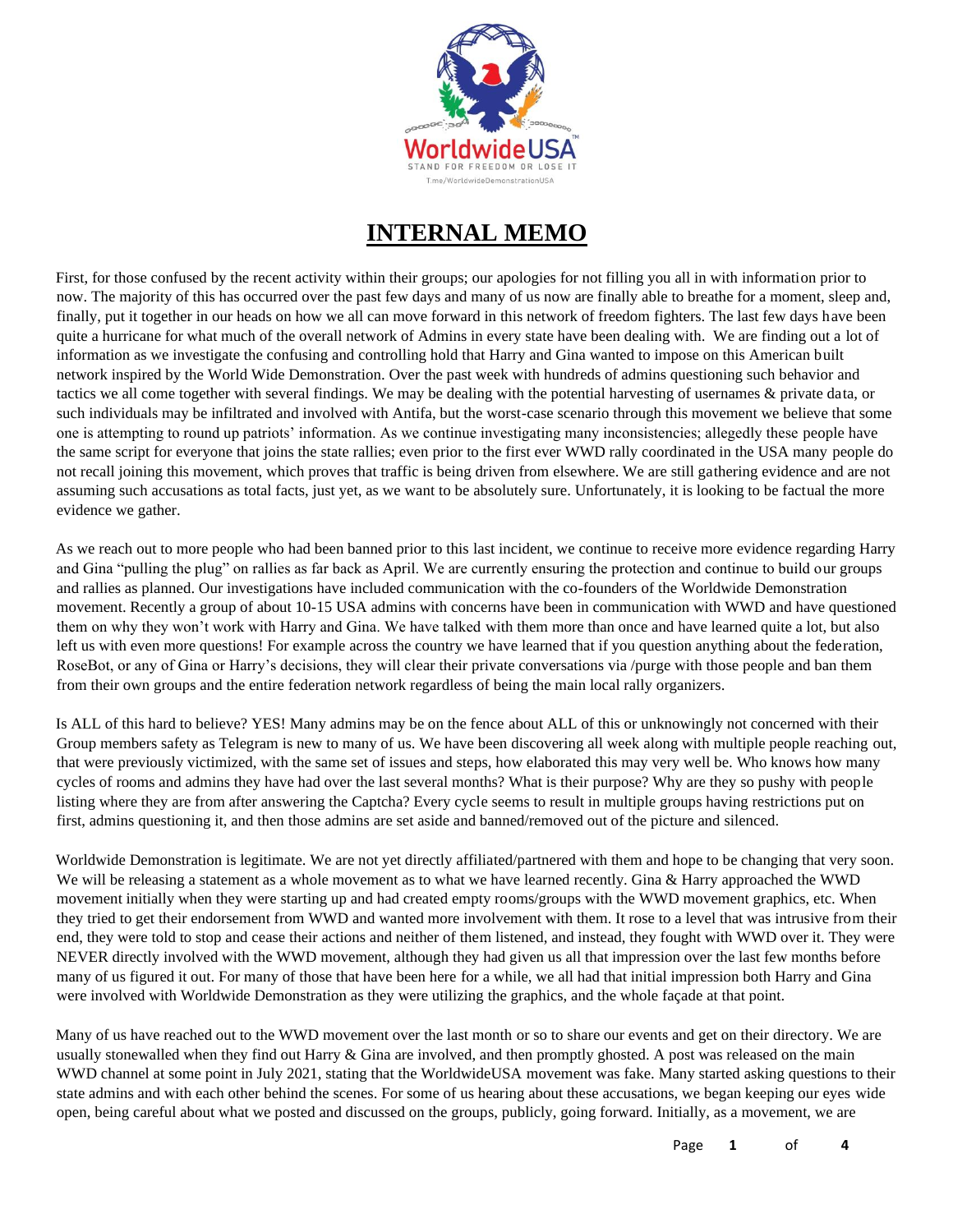

reporting to our groups, which are currently attached to the network/federation, and using the Rose bot, soon we will post security measures with your Telegram settings so you do not becomes a victim of any Telegram scams.

On the 16th of August, Carolina\_BonitaDM, one of our USA movement leaders, was banned from the WorldwideUSA network/federation on Telegram with no warnings or notice. This is after she was asked to transfer ownership to Harry of all the groups she was instructed to open, she tried, but had to wait for a 7 day period due to never setting up her password! She said she wanted to transfer to local admins in the states rather than Harry, then he purged their conversation then all we know is that she was blocked. After she was banned in this federation, she was framed & blamed for the RoseBot settings. Many admins across the state had been in direct contact with her as the leader of our movement and became concern when the federal ban popped in their screens across the country state rallies with less than 2 weeks from our next event. When all the evidence of the blatant sabotage they have been trying to pull came to light, and the restrictions on the RoseBot took place; they blamed Carolina and began a smear campaign against her after blocking her. This move from them did not sit well with hundreds of people across the country who had been led by Carolina for the past several weeks. The truth is, however, that Harry (@Harry1984) is really the only one that deals with the main programming over the RoseBot. Gina (@Nacho\_Gina) has been working with Harry to cause division, distraction, and strife within our movement prior to Carolina being the USA admin.

In July, we heard that there were rumors about them being involved with Antifa coming from our Pennsylvania, Georgia and Texas. We all brushed it off because we were all led to believe that Gina & Harry were initially working with WWD and most were leaving when the first alarm was given by WWD, however Carolina stepped in and ensured all of us that we would work together to build it all up, nationwide. Unfortunately with all the evidence and findings against these two, bad actors will build up and appear to work hard for a movement to then tear it down. What is Harry & Gina's true agenda? That question is what is being investigated currently, along with trying to restore our groups and our integrity as a movement. Around the beginning of July, many state groups had been suddenly deleted and replacement groups had reappeared, but with zero members. Many state groups had to hurry and build back up as their rallies were approaching. We then heard about a post from a personality that is well known outside of our movement, and we were told to investigate these two individuals claiming he had his best guys in our country and found that they were not in good standing. We took that to note and at the time defended them, for the same reasons mentioned above; because of the investment of work and time was evident and the conversations we personally have had with them, but mostly for the reassurance of having Carolina involved. Many of us have had phone calls with G & H and assumed they were on the right side of the coin.

It was discovered during discussions with WWD (Worldwide Demonstration), both Harry & Gina have tried to do this many, many times, not only in the United States, but Canada, Europe, and parts of South Africa as well. They hijack and build up the network and then sabotage it. They will then reprogram the RoseBot, behind the scenes, with whatever restriction or commands and potentially more information being pulled (we are currently investigating this). As far as many of the admins all over the nation are concerned; this was an infiltration and attack on our Country  $\&$  the goals of Freedom by attempting to divide  $\&$  disperse us! If anything, it has united many of us even more! When the RoseBot set in place and many restrictions preventing our local admins from planning their events, Carolina started to seek help in the USA to train our admins in these bot settings so that they were not in the dark about how their Telegram groups were being managed.

#### **The technical nerdy stuff, scroll down if you are not interested in this part.**

The way these bots work is the Owner & Admins of a group have access to ban, unban, sometimes make changes and so on. If the bot is independent of a network or federation, then it would be the owner of that group/channel that would have access to make changes. If your group is part of a federation, even if you own or admin the group and attempt to remove and block the RoseBot AND both Harry & Gina, when you go back into the group they reappear! The cause of this is that the group/channel is part of a federation or network of groups/channels. It is a way to create a directory of groups/channels to make changes on a whole, vs one at a time.

Some of our state admins requested ownership of their groups and were told by Harry, "Yes, I will do this shortly", or flat out lied to others saying he needed to wait 7 days and then is ignored, in the worst case they deceived many by attaching a custom title label with

Page **2** of **4**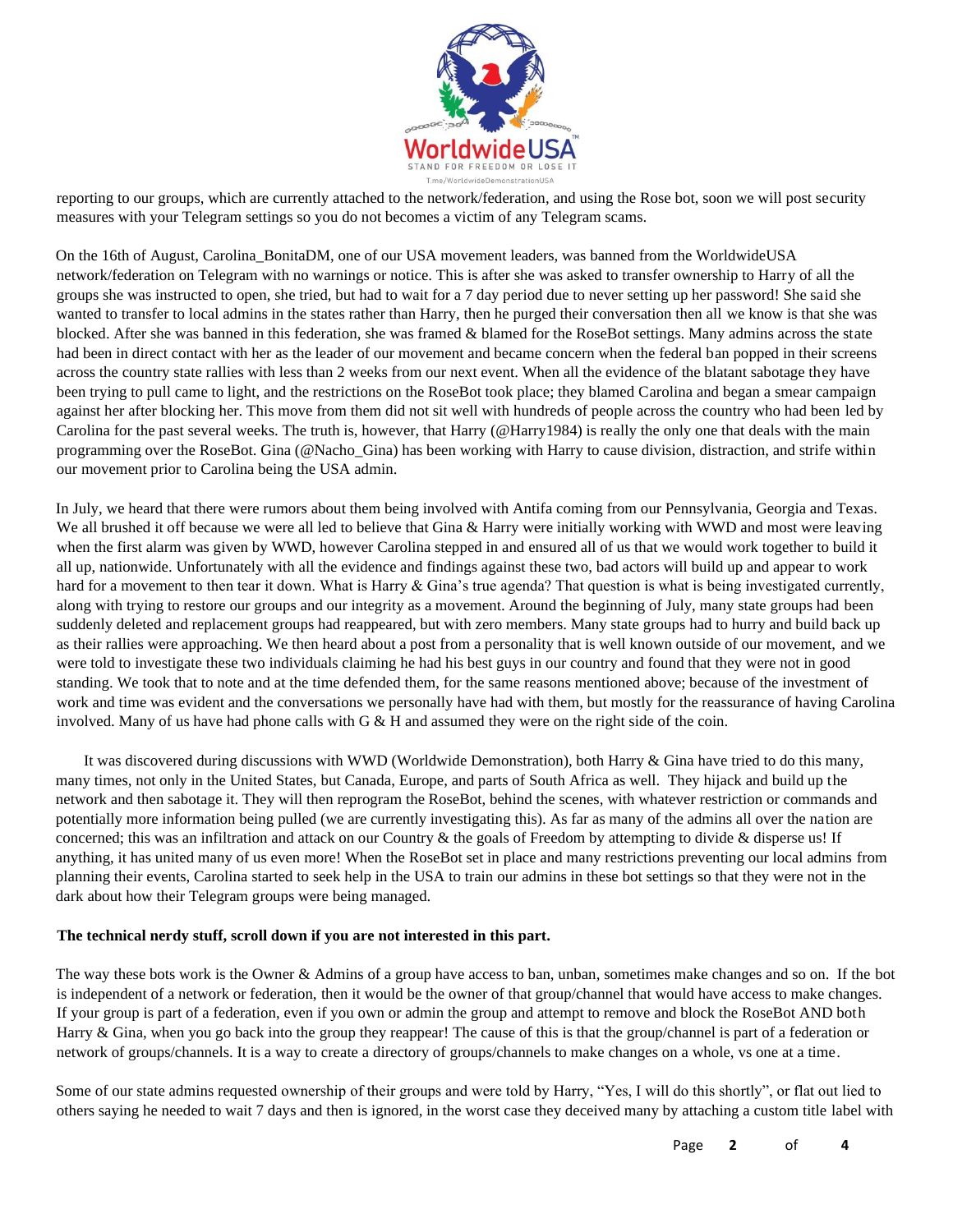

the word Owner. Mind that they would transfer groups to Carolina without her knowledge or heads up and often Gina told many group owners to transfer the ownership to Carolina. What is the reason? We don't now, but had Carolina given them the ownership of the 30+ groups they had her open up with the impression of leading the movement she would just been gone like hundreds of many others before. With a joined effort we are currently rescuing many of them from the federal ban. So at this point, do not argue with them. When you start asking questions or confronting, they will then start the string of banning these admins from the federation/network and do this all over again with absolutely no regret of disengaging entire communities.

### So, you wonder, where we are at this point?

Some admins that don't have ownership, have been silently banning each member in their old group so neither Gina nor Harry will be notified on the front end, with the code running in the background. Unless they check on their end, by running reports and viewing changes individually per group, they won't notice that we are doing this. This way if someone searches for our group, they won't be confused by another result and mistakenly join that room or stay in it and wonder why it's so dead, or worse go through this cycle with Harry & Gina only to be victimized like many other have. The **sban** feature is useful, as it will silently ban them on the backend without notifying Harry or Gina, this will safely remove your local community from the group they should not be in.... To do this, you should be an owner or an admin that has access to ban members (If you need full instructions; we have these ready). We are on a mission of freedom! We very well may have caboshed a major issue that may have allegedly been the link between these false flag warnings that we have been hearing about in recent months as a warning to us. The links are being cut and the ties no more! Soon enough, everyone will know about this within our networks! Of course, as always, we must stay diligent to those around us and pay attention to who we associate with, as we want everyone to please be safe! The world is on fire right now and we must keep fighting those fires! We urge each of you to pat yourselves on the back for continuing to stand up to the tyranny and blatant attempts at trying to destroy us!

We are growing in multiple ways and are coordinating with multiple freedom fighting groups, medical choice groups, and others. Keep pushing forward and don't look back! We refuse to back down and these attacks will only strengthen our resolve and unite us further! Let's keep kicking ass and keep growing! We will NOT be deterred from our goals of Freedom! Slings & Arrows!! Please keep sharing your new group/channel through this hiccup to help us grow quickly again. We can do this!!!

Much Love to All! Keep Fighting!

### *Are you the group owner of your Private State ADMIN group?*

If *Harry1984* OR *Nacho\_Gina* are the owner of your State Admin Group *DO NOT DISCUSS THIS ISSUE* and write each of your ADMIN group members individually to let them know you will be initiating a new *ADMIN* group. IF Starting a new private group, label it temporarily as the *NEW xx ADMIN WorldwideUSA* (xx = your state abbreviation). IF you are the owner of your Admin Group - Be sure you have removed Harry  $\&$  Gina from your admin group; so, it is safe to talk about this together with your own admins.

## *It is HIGHLY recommended that you block @Nacho\_Gina and @Harry1984 immediately, before they clear their chat history with you (IF you have any).*

### **IF YOU ARE SENT ANY MESSAGES DIRECTLY BY GINA / HARRY** DO NOT RESPOND TO THEM!!*PLEASE*

*SCREENSHOT* **your communications with them and save. Then, as a backup, export those specific chats for your own records (go to the 3 dots in the upper right corner and export chat and be sure to name the folder to represent that chat). Save that chat (you will receive folders & it is much easier to export via PC/MAC interface vs mobile, especially for storage reasons). Be sure to name it according to the Chat name/Communication as a backup; just in case it is needed later for any legal reasons.** 

Page **3** of **4**